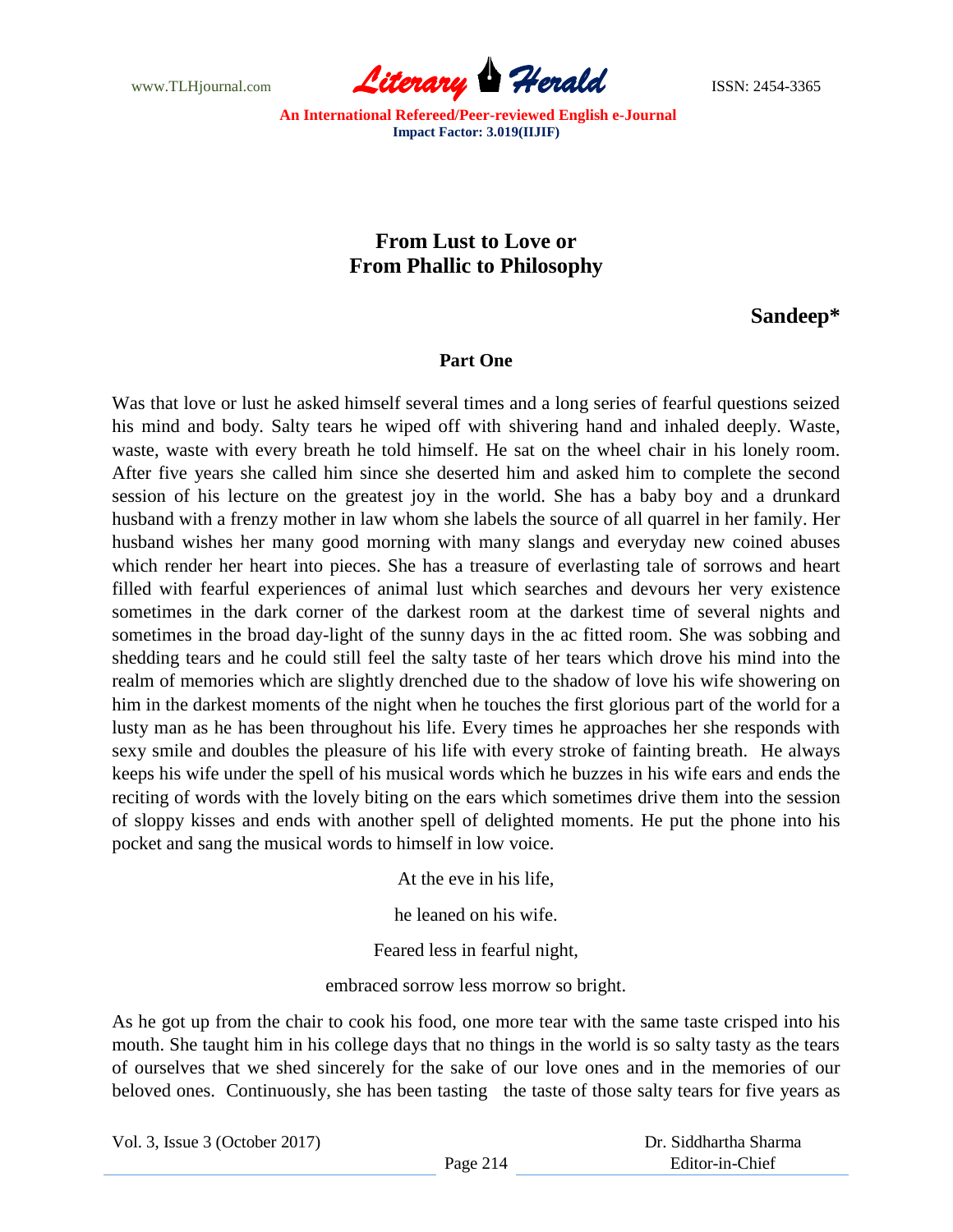

she had lost her loveliest gem in the stormy days of her life she told him on the phone call. The story of salty tears began at the time of theirs youth days when he met her into the language lab and she asked him his name.

What is your name, Sir?

Let me live my life nameless O! My life,

What I do with the name that will vanish away with you

She cheered up, first time in her life someone called her life. His words maddened her for sometimes. I give you a name. I become your life and I will never leave you in my whole life, she assured herself silently.

Anant, he said lovingly.

And yours?

I will never desert you, I promise. She said unconsciously but loudly.

What, he asked surprisingly.

Sorry, sorry, sorry. She flushed.

Aabirah, she said in a breath and turned to go.

It sounds odd, does not it?

Not more as your does, she replied sharply. And flew away like a sparrow to come back again in his yard to pick up the seeds of love.

When destiny decides and words do its magic, nothing is beyond the reach. Therefore, she developed an infatuation for him that soon changed into so called love. She urged him to write something about her and everyday he glorified her beauty through his poems. Such people seduce one girl with one poem. They became so familiar with each other that their classmate doubted. Once Nisha asked her into Anant presence whether they knew each other before.

What district do you belong, Sir? Aabirah asked Anant.

They laughed and Nisha went. They thought that they knew each other for ages. They found themselves alone after the class of feminist theory. All class mates went out for taking tea in the canteen. She asked him about the theme of The Second Sex by simone de beauvoir in gist. He laid her astray and framed a false story that the greatest joy of the world lies in the moment when a virgin girl performs the sex second time with her lovers.

| Vol. 3, Issue $3$ (October 2017) |          | Dr. Siddhartha Sharma |
|----------------------------------|----------|-----------------------|
|                                  | Page 215 | Editor-in-Chief       |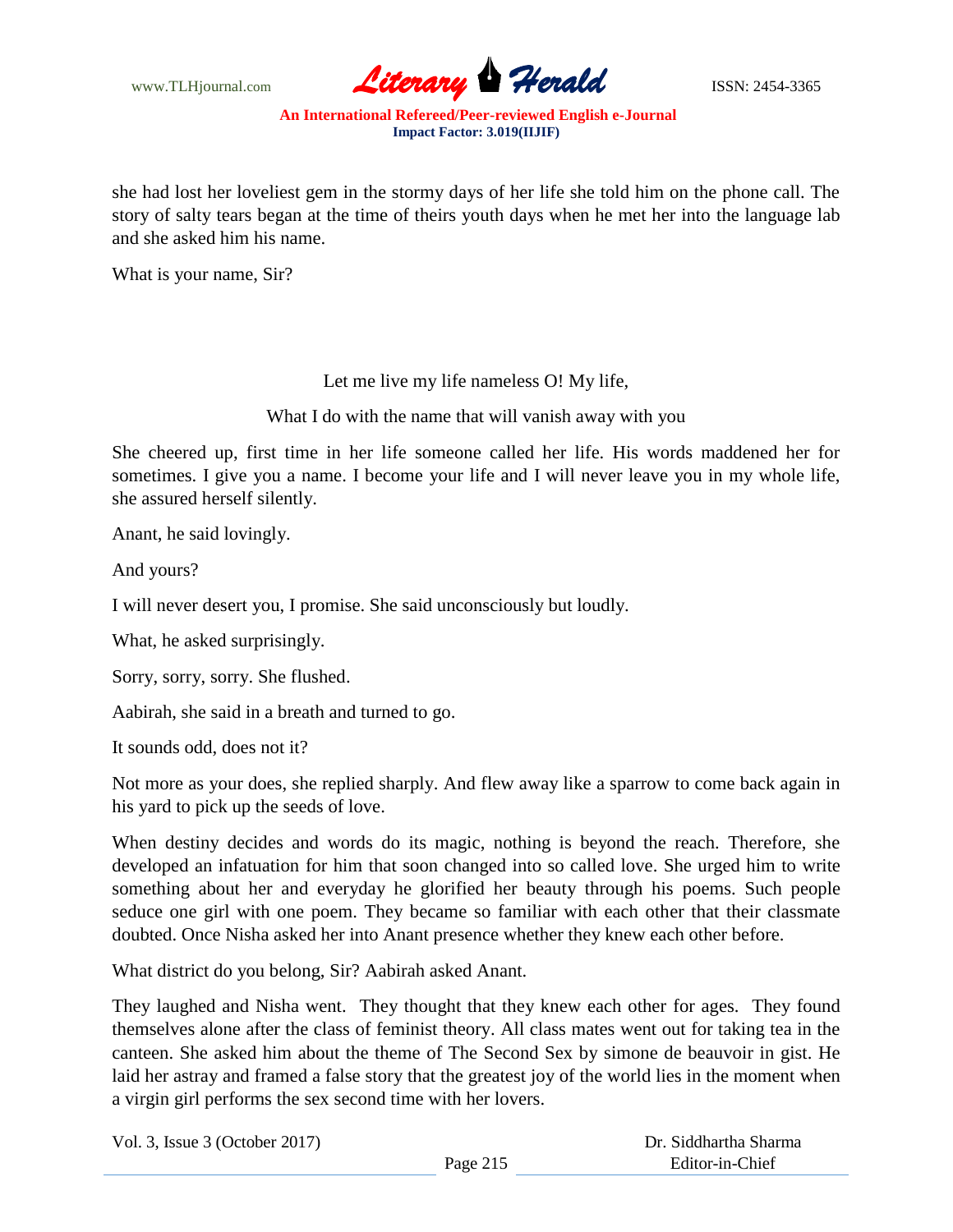

This is the moral of this thicker book, he told her.

Her eyes shined but suddenly she drooped her head and with voice full of shame asked

But what about the first time?

Let us follow the concept of learning by doing, he replied cunningly. She took a long breath saying No.no I am just…… her pink lips twisted as petal of flower in the gust of wind. He touched them and put his lips on her trembling lips and drank the sweetness of saliva arouse out of aroma which he derived by the first kiss of his life and by feeling the softness of the second glorious part of the world for a lusty man as he has been throughout his life so far. He ransacked her whole parts in a moments and erected part forced him to go further. She denied and threw herself off crying

It is wrong in the eyes of society and lord

And where are both in this room he asked shrewdly?

What you want she asked reluctantly?

Moral of this thicker book, he pointed out to the book which now led into their feet. He never asked her straightforwardly about their adventurous expedition the first leap towards which starts from the mind and satisfies only for a slightest time with the softness of erected part after the shining session.

Waste, waste, and waste with every breath he told to himself after five years. Was that love or lust he asked himself several times and a long series of fearful questions seized his mind and body. While knitting the flavor, he recalled how after five days of that golden moments of kisses and caressing, they found the golden opportunity in the Golden hut hotel into room no 33. They drove 33 km from their college where two of his friends welcomed them. One of them showed the rifles to show his status and foolishness. She had covered her face completely to cover her doing which most of living being performs not as a duty but to derive pleasure and devastate life. She asked him,

What excuse you have made to your friends why we have come here, she asked.

They will say nothing. They are goons and nothing to do with lovers and love affairs. Forget about them. As you trust me, I trust them. You will never see again them in your life, I promise.

What are these people on the dining table thinking about us? She asked hiding her face more to avoid the eye contact with others.

No-one has time to think about others. They do not know us. They will generalize the scene, get inspiration from us, unable to do the same the husband will consume man force secretly to flame his desire and quench his wife fire.

| Vol. 3, Issue $3$ (October 2017) |          | Dr. Siddhartha Sharma |
|----------------------------------|----------|-----------------------|
|                                  | Page 216 | Editor-in-Chief       |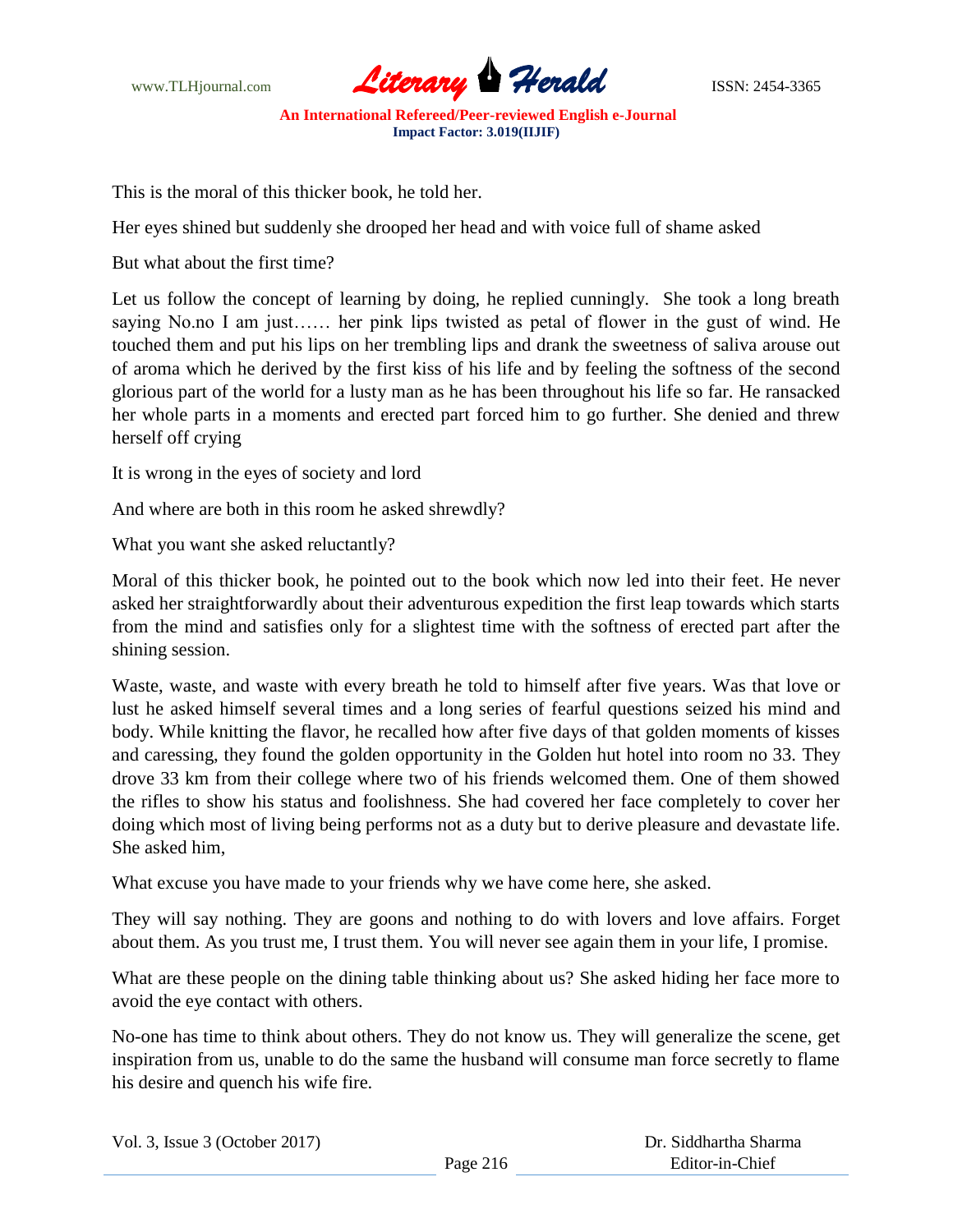

Directly, they stepped up into the room no 33 without taking any refreshment with friends. They were in hurry nothing helped them to bury their worry which only could be explored by the concept of learning by doing.

They slipped into the room in a jerk and locked themselves?

She sat on the bed brooding over something and sank into the world of no noise. Pin drop silence prevaillent the whole room which was filled with the sigh of pangs soon after he started fondling her erected rounded thick bosoms which were ready to slacken.

Is this the first lesson you are giving me, Anant.

Yes, Aabirah, the moral of thicker book.

He unlocked her bra and nuzzled the nipples which looked like the peak of hill under which all the accumulated knowledge of the world were buried. He sucked her pink nipples and started licking off her body parts as a cow licks off its newly born calf. Motherly love comes in man's tongue when he licks woman body parts to arouse her and himself. She denied, he cried, she sighed, he smiled, she wailed, he hailed, she surrendered and soon he took the second step in his itinerary by putting off her panty. The freed flesh spelled the evils and zombie rose up in his underwear. It urged him to let it free to go inside and play the secret tricks. Both were pure as both were naked. Under the burka was the moon that neither received the sun lights nor glittered with the rays of the sun. The moon of sky is visible to everyone but impossible to touch, but this moon under burka has never been visible to anyone except the parents and he has been blessed with to touch, kiss and lick this hidden moon. He wanted to take this moon to the sun light to see whether its lights sparked off more or will diminish. To his surprise the rays of the sun seemed bright less. He gained consciousness and showed her the spreading crops of wheat which was ready for harvesting if delayed then it will roast and will be of no use for anyone.

It is the usability of the things at the proper time, Aabirah which is of highest worth in the world. At the proper time it should be handed over to its master for harvesting otherwise it will be roasted and some other may harvest it. It should be guarded well by all means, he explained sincerely.

I am not getting you, you are telling me about the crops or something else, and she asked him in a surprised voice.

Anant, Is this the method of teaching you are going to adopt in your teaching career.

Yes, I will surely teach them in a different way. I will teach them what they like and in the way they are interested in. All are interested in love-making, when teachers teach them they gaze at the boobs of girls and want to fuck then at any cost. Therefore, I will first teach them the art of seducing the girl, and the successful candidates will be taught the art of love making in higher education institutes. Only successful candidates, he emphasized. And the rest will do self-study

| Vol. 3, Issue $3$ (October 2017) |          | Dr. Siddhartha Sharma |
|----------------------------------|----------|-----------------------|
|                                  | Page 217 | Editor-in-Chief       |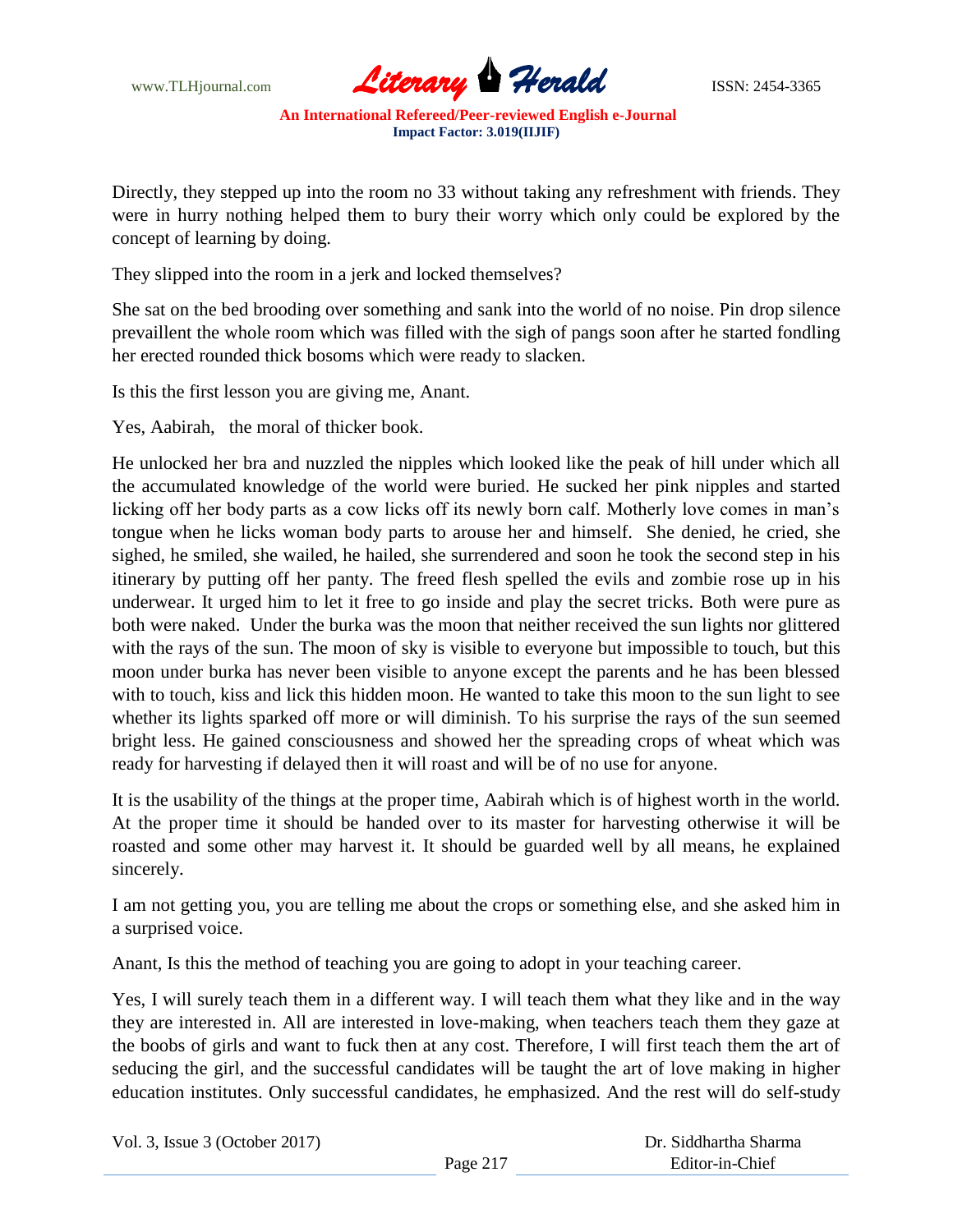

in masturbation at home. Worthless fellow always fuck projected girl with theirs hand, he narrated sarcastically.

What will be the curriculum, she asked him in attentive mood.

Based on the need of society, he replied confidently. Therefore, Kamsutra will be the core subject of my curriculum and each day one practical session will be essential for all the students to attend.

She giggled, her face flickered with glamour of lust.

How will you deal Kamsutra at the primary level, Sir Ji? She asked happily.

As the core subject is Kamsutra at the higher level, so I will start from the alphabets of lust, he told her fervently.

How will you teach them my prospective teacher?

She leaped up so many time with relish on the bed as a fawn on the grassy lawn and kept laughing loudly.

Give me a demo, my love you will receive the best teaching award one day. She demanded answer excitedly.

Inventor of new method she uplifted her face and prolonged her voice. Okay, one demo please, she sat on the bed in straight position as if the students pretended to listen the interesting lesson.

I will teach them he pointed to the wall and pretend to write on the wall

A for ass, b for boobs, c for cleavage, d for dick and f for fucking.

Fucking you, her madly laugh did not let complete him his alphabets of love. Yours taught will rape the whole world one day, you know. You lusty preacher.

Never mind. I was just kidding. He sat beside her on the bed.

Now his eyes fell on her whole body and took away his creative mind many miles away where every rays of the sun dances with the rhythm of Oh.. Ah and O my god. God creates man in his image and it is but natural to recall him at a time when man is busy in the act of creation. God creates man and in turn man creates many man. Platform was ready and the demon rose to gulp her whole body. He showered the kisses on her nipples, cleavage, thigh, navel and vagina. None of the part of her body was without the touch of his warm lips. He fingered her vagina and she moaned into sweet pain. He mounted over her but failed in his mission and stood up at the floor. He pulled her body to him until the first glorious part of the world touched his erected part. As he started rubbing it with his part, his thought of many style what he has been witnessing from the days of his childhood. Mating of sparrow in the trees, riding of insects on each other everywhere

|  |  | Vol. 3, Issue 3 (October 2017) |  |
|--|--|--------------------------------|--|
|--|--|--------------------------------|--|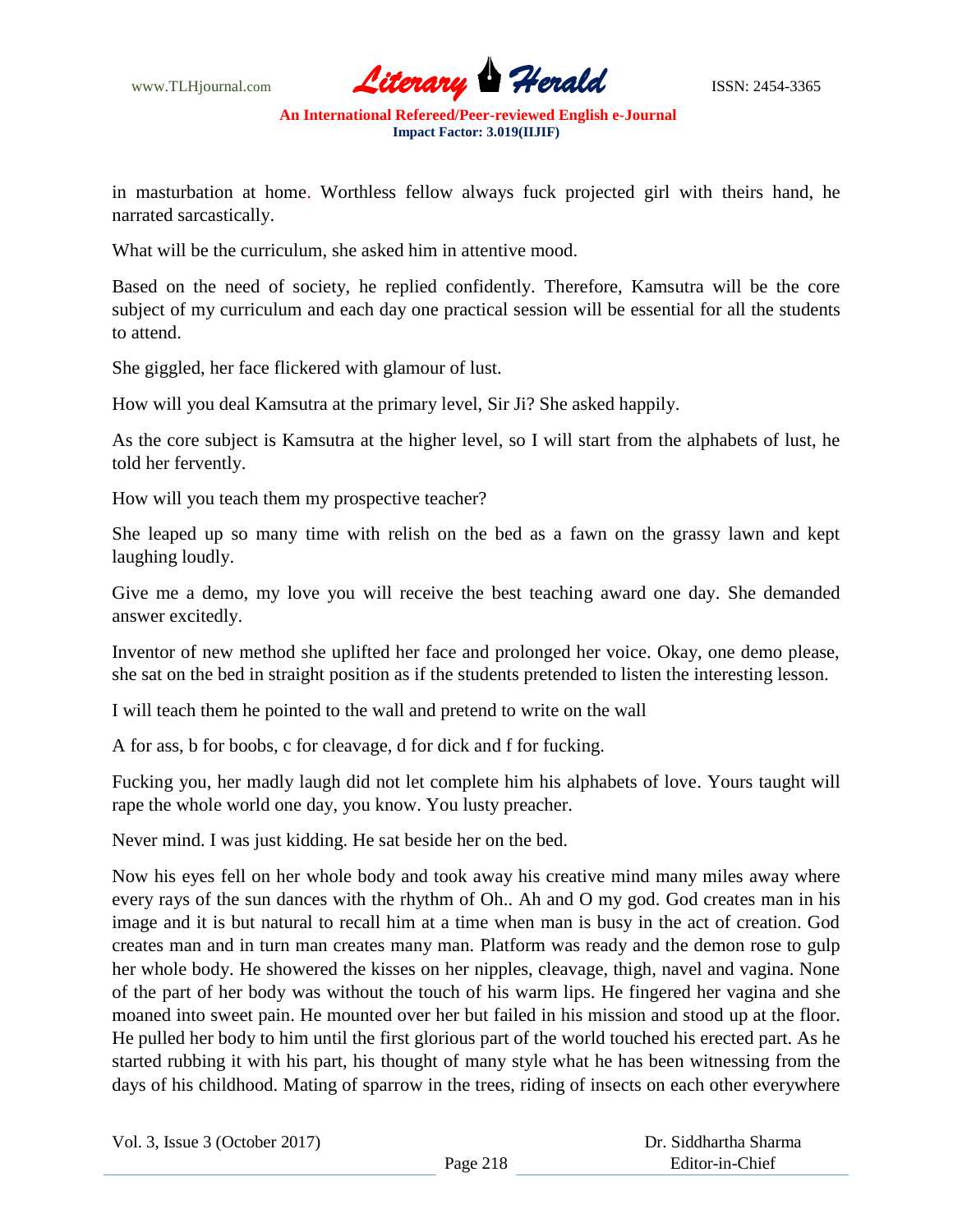

and the sound of whistle blowing of the owner of cattle to arouse the sexual instinct of male cattle would lead him to the mental chaos that extinguished the light of sermon delivered to him every evening by his guru. Ideas of different style flew away suddenly as the asleep snake awakened fully and was ready with all its might spreading its hood to open the gateway of creation with its barbarous sting and sadistic attitude.

No hole could be compared to it. He answered himself.

She, on the bed squirted with wide legs opened and compelled to receive the softer hardest thing inside her as living being is compelled to inhale and exhale breath. Both the greatest giver and humblest receiver do business lonely but boasts only the giver openly. The giver reduces the sanctity of his donation by his arrogance and foolish words. And the receiver strengthens herself and become more powerful than ever gaining the capacity to overcome the giver. And role is changed afterwards.

The richest owner of barren land holding most precious seed wanders in search of fertile land. When he finds it he ploughs it. And the new crops grows up in three forms. This farmer also wanted to sow the seeds with whole strength but novice in ploughing. With three attempts he succeeded in ploughing the seed which would never sprout up for shameful reasons. He penetrated and started pumping inside her. Her heart leaped up in ecstasy but soon it began hurting her when her pussy started burning with friction and bruises. She wailed

Anant, it burns…., you kindle me.

With another thwack her tone changed. She exclaimed with joy

O my god! This joy will kill me.

Be sure my love, is it pleasure or pain he asked him flauntingly

O Jesus! Both.

O my god! this ache will kill me, please get off soon

Hold on my darling the honey is on way to sooth the friction. He knew his tricks would never hold her innocent mind any longer. He felt pleasure in her pain and manhood patted his arrogance. He is what a man should be. He held her head between his palms tightly and euphoria made him holding the weight of his body on his elbow. He ejaculated the white gems through the producer of the whole world and she shed the gems from her eyes. She told him to drink the gem and feel the salty taste of tears. He accepted and appreciated.

Both were lying on the bed fainting. The hanky put under the vagina drenched with red and white liquid. It stinks. She sat on the bed, broadened her legs and wiped off the drops of sperm stuck between her brown thighs. Anant produces the same white liquid as all man do, but why he is different, she asked herself.

| Vol. 3, Issue $3$ (October 2017) |          | Dr. Siddhartha Sharma |
|----------------------------------|----------|-----------------------|
|                                  | Page 219 | Editor-in-Chief       |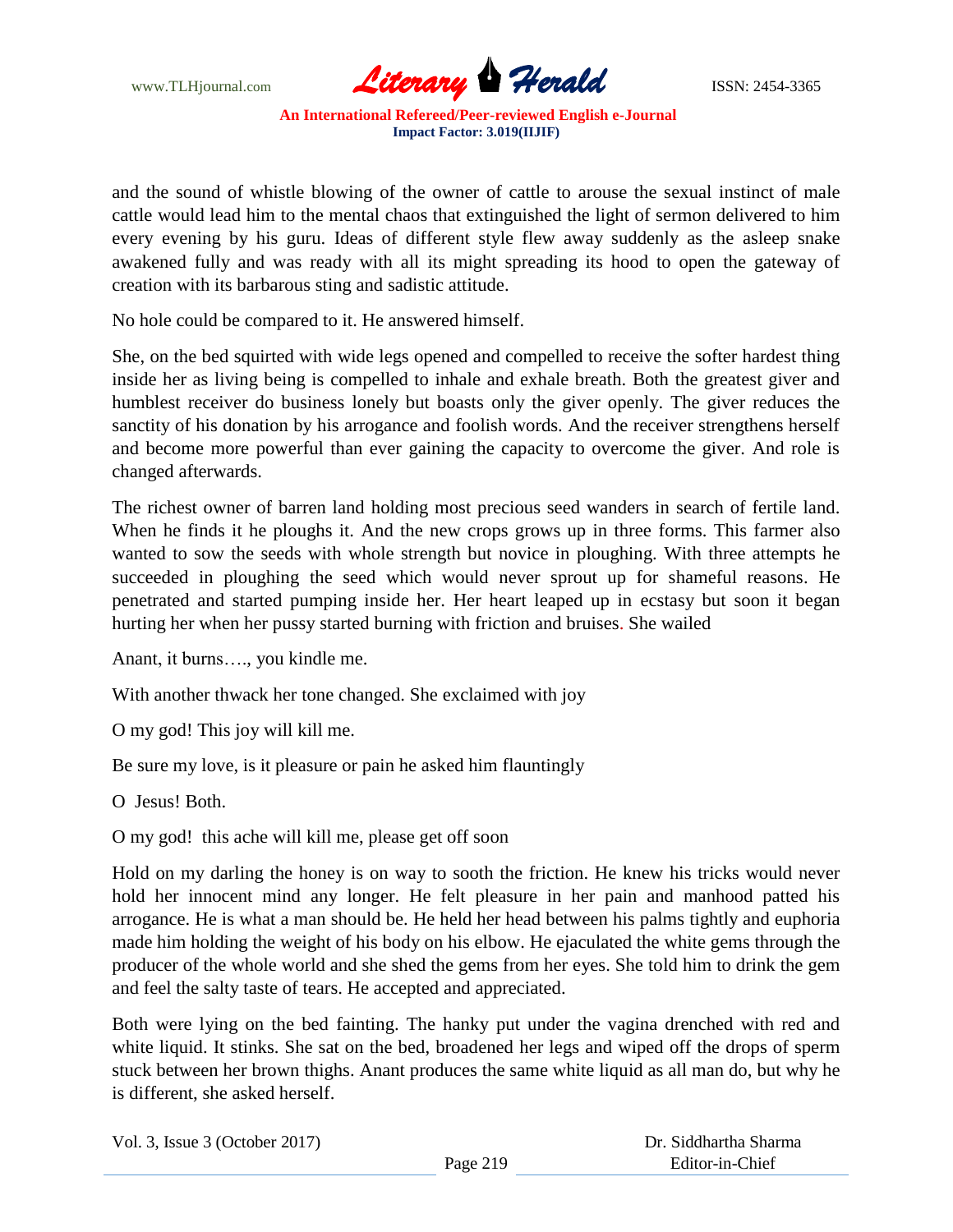

Anant started to clean the drops of blood stained on the bed sheet. Blood of the same color that runs into his veins.

These blood stains on the bed sheet are totally different from the blood that are flown in the battle field, he thought intensively.

These are shed for love and that are shed for hate. These are shed for creation and that are shed for destruction. Barriers are in man' mind not in his blood. The blood blotches on the bed sheet narrate the story of man's foolery of digging out so many ditches for his selfish motives. He was so much happy to see the blood blotches mixed with his white fluid. Both are mixed for the creation, he believed.

Aabirah, broke the silence of the room and asked Anant in a low tone.

Was that perfect?

The realization of the imperfection is the first article to be memorized to comprehend the whole book of law of perfection, Madam Ji. He replied in arrogance.

You mean, it was not up to mark, she asked him in meek and trembling tone almost bursting into tears noticing the change on his face before and after love making.

He rose up from the bed to collect his clothes laying here and there on the floor and responded.

Perhaps second try does work better.

This is black words in man's mind and white fluid in his body which makes his life restless. After orgasms both evaporated ephemerally and man feels as if his is in heaven. Re-occurrence of both feels himself again in hell.

After short discussion, he wished to run outside the room as soon as possible, to proclaim his victory and manhood leaving his victim behind him groaning and grumbling and she wished to run inside the bathroom to hide her black face from the black society to flush the gems into the gutter as soon as possible. He wanted to roar into the air and she wanted to mourn into the corner. She stood in front of the mirror in the bathroom and a resonance fell into her ears. She realized that everything was with her to be a good wife of a good husband except the blotless neck, unrubbed boobs and non-punctured vagina. She noticed her neck dotted with love- making marks describing the history of her secret meeting. She started rubbing them but they became darker and darker. Is making love an act of violence, she asked herself and became deadly sure why all the bloody war are fought by man. Man wants to see blood, his thirst never quenches until he sees the bloods flowing in the battlefield and blood oozing out from a little vaginal of a virgin girl.

Her lover knows well when and where he will shed the bloods of mine and he chose this room as a battlefield to kill my virginity mercilessly. She washed her vagina. All her treasure was dusted.

| Vol. 3, Issue $3$ (October 2017) |          | Dr. Siddhartha Sharma |
|----------------------------------|----------|-----------------------|
|                                  | Page 220 | Editor-in-Chief       |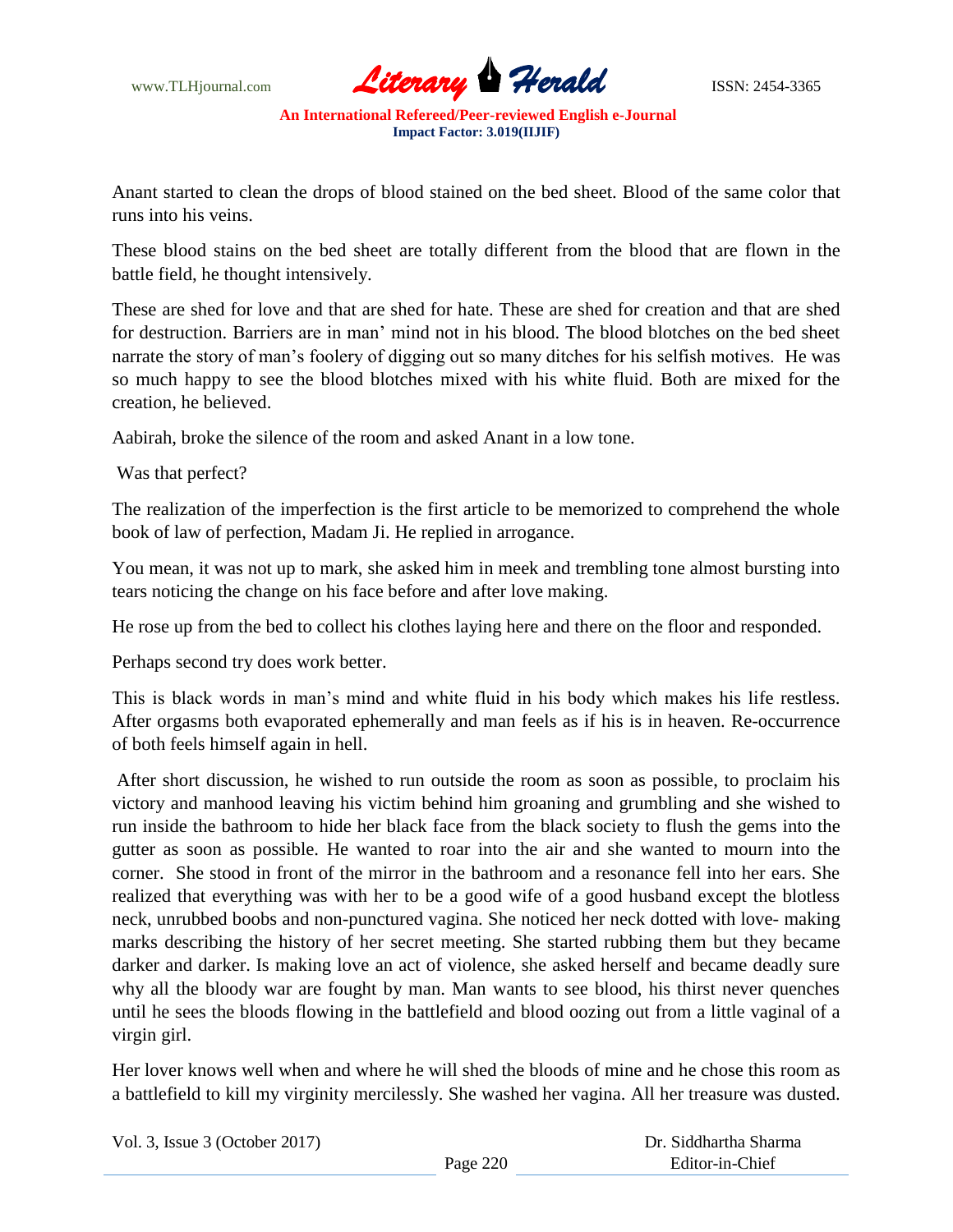

She wanted to cry out her whole anguish that someone be fooled her, used her and took all her wealth. She took a shower by closing her eyes. The viciousness of her sinful act ushered her into a new era of thoughts where white thoughts reign until lust does not pick up its head and compel the man to show a second demo of his ugliness. First time in her life, she could feel the pure water on her impure body.

Ok, was not that enjoyable, the lovely session of wailing, rolling and moaning? What wrong have I done? Everyone does that what is new in it you should not be worry about it. Second resonance she accepted emerged from the mind that was closer to the senses but not the soul and comforted herself. She dressed herself hurriedly as she did not want to let the loneliness of bathroom to put on her innocent mind so many difficult questions to answer. Sagacious sage of salacious sermons, her heart smilingly called her lover now. She rushed to her accomplice and embrace him tightly from back. He pulled her ahead and she flung herself into the lion lap in the ambush who felt hungry after the short-interval of grand feast.

She asked him innocently with wide open big black eyes

Did we do something wrong?

No, who told you?

The mirror in the bathroom.

Oh, my philosophy went inside you. So take some more my darling, he kissed her on forehead passionately and told

Sex is the purest thing in life?

But before marriage and with other person than husband it is sin and punishable offence in the eyes of both God and society.

And where both of these are in this closed room.

Perhaps, in that mirror in the bathroom god who asked me so many questions? she told him in bafflement.

In the bathroom but not in the room, he started to kiss her again on forehead and lips and rubbed her already paining breasts. She threw off his hands.

I wanted to ask you something, she said suddenly.

Ask, he spoke with uncertainties.

Look, I have surrendered myself to you. Please don't ask for it again and don't share it with anybody.

No,

Vol. 3, Issue 3 (October 2017)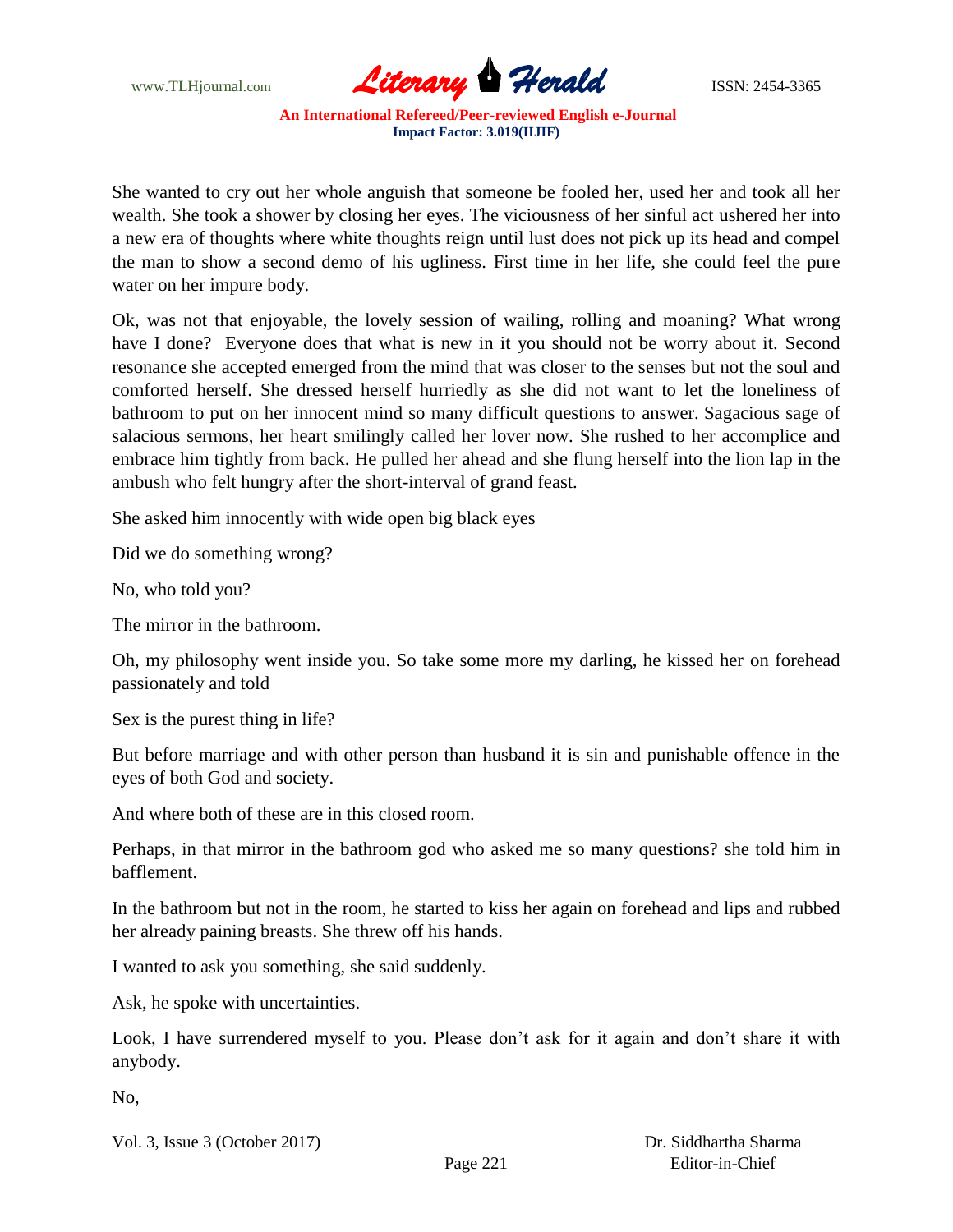

Please, she begged.

Okay, but I will accept them on conditions.

What conditions? She leaned towards her surprisingly.

I will tell the story again and again not to anyone but to you. I will preserve these lovely moments in my diary to offer you as a marriage gift. Will you accept it and read it when you grow old, my love.

Promise it first, he ceased himself taking her hands into his hands and pressed them gently but firmly. First answer me, then I will tell you my second condition.

I will do, her voice sank down.

And my second condition is that you will meet me second time when we grow old, then no barriers will be on you as the old are unwanted everywhere. They roam freely in the world. I would like to hear from you face to face how your life have been without me. We will recall this glorious days with wrinkled faces and deem eye-sight. Speak now, speak my love, do you agree?

You will never leave me, I know it. She replied turning her face in the opposite side.

Yes, I do agree with the first condition, but need modification in the second. I will meet you when I wish for it, you will neither call me nor force me for meeting. I am engaged you know it, even though I came here for the sake of love you showered on me for three years. I am drenched in your love, but I want to dry myself off from your love to be worthy of my husband in next month. It will take me time to adjust in the new family. Two years, four year I don't know, but trust me I loved you, do love you but let me fulfil my responsibility as a good wife. I am leaving my pure soul with you and taking my impure body and broken heart to my husband house. Please forgive me for my unfaithfulness. I am worthless for you and onwards for my husband……

Her throat chocked with emotions and she started sobbing. Her eyes filled with tears and drops of tears rolling down on her chubby reddish cheeks. He took the drops of them on the tip of his fingers and promised to remember the taste of salty tears. He consoled her and asked her to start a new life with her husband. He made her stand on the sands which he brought from his fields and collected it in a polythene. He put the hanky drenched with her blood and soaked with his white liquid as a token of their meeting and completion of their love affair. She wished her to sing the lyric again. He granted the request and crooned

Let me live my life nameless O! My life,

What I do with the name that will vanish away with you

Yes, I am leaving you, she said with heavy tone.

Vol. 3, Issue 3 (October 2017)